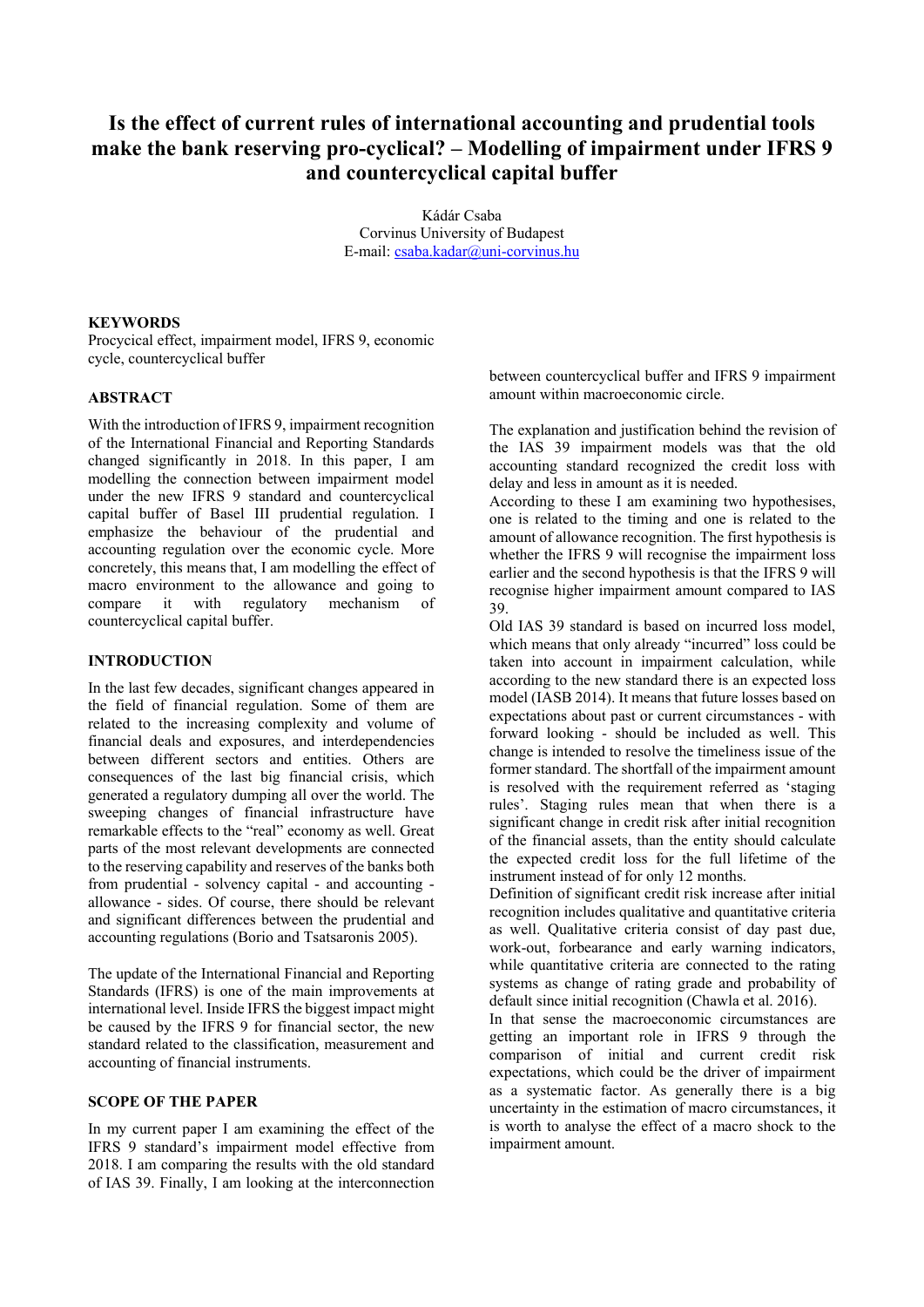Finally, I am examining the IFRS 9 with the interaction of Basel III prudential rules especially with countercyclical capital buffer and aiming to highlight the combined effects of the prudential and accounting rules (Novotny-Farkas 2016).

# **MODELLING THE PROCESS OF IMPAIRMENT CALCULATION**

In this part, I am investigating the effects of the new impairment model on a hypotatic portfolio with characteristics - based on reasonable judgement described in chapter 3.1 *Exogenous variables*. The modelling process is depicted by the following diagram:



Picture 1: Modelling process

This modelling process is a deterministic calculation. The outcome of the model is the amount of provision according to IAS 39 and IFRS 9 for sequence of periods with different macroeconomic status. The final provision of a given period is determined by the current and future exposure of the deals in the portfolio multiplied with loss given default and default probabilities coming from migration matrix (see details later in Table 4). Quantity of accepted deals is given by the cut-off sensitivity of the financial entity. Cut-off sensitivity is determined by the macro factor. Product characteristics and migration matrix are influenced by the macro factors as well. It is worth to note that the cutoff sensitivity is not a crucial part of the sub-model, so the conclusions will not change, if it is ignored from the model.

### **Exogenous variables**

Before showing the steps of the calculation process, I am introducing the exogenous variables and the simplifications used in the model.

Exogenous variables and related simplifications are the following:

- Unconditional probability of default so where macroeconomic circumstances are still not incorporated - is constant at 10% for all rating grades.
- Unconditional acceptation rate is constant 80%, rejection rate is 20%.
- Loss given default (LGD): loss recognized after default. Constant value of 10% is used.
- Amortisation of deals' exposure (principal balance): linearly up to the maturity. Default maturity is 5 years. It means, that the exposure of the given deal is 100, 80, 60, 40, 20 in the upcoming years after draw down.
- Applicant: quantity of potential applicants is constant at 100.
- Migration matrix (M0,1): in the calculation the following cumulative unconditional migration matrix is used:

| $t0 \rightarrow t1$ | Rating A Rating B Default |  |
|---------------------|---------------------------|--|
| Rating A 0.7        | 0.9                       |  |
| Rating B 0.2        | ١٥                        |  |
| <b>Default</b>      |                           |  |

Table 1: Migration matrix

It means that there are only two non-default rating grades and one default category. Cumulative values mean that the migration probabilities are cumulated from the first value in each rows. To exclude the effect of different rating grades, I am setting the direct default probability to the same level, which is 0,1 as 1 minus 0,9.

- Staging rules: At initial recognition all of the exposures are in rating A. During modelling I will use a simplified staging criteria, namely if the exposure migrated from rating A to rating B, then the exposure will be in stage 2 and lifetime expected loss has to be calculated instead of 12 months' one.
- Macro factor: As a systematic factor, it is the state of the economy in the given year. One baseline and one stress scenario is used during modelling with the following standard normally distributed variables:

#### Table 2: Scenarios

| ne period in year        | 10l | ш                        |                          | 13 |  |
|--------------------------|-----|--------------------------|--------------------------|----|--|
| <b>Baseline scenario</b> |     |                          |                          |    |  |
| ress scenario            | -   | $\overline{\phantom{a}}$ | $\overline{\phantom{a}}$ |    |  |

The economic environment in case of the baseline scenario is a constant mild expansion. 1 is the value of the standard normal distribution meaning the 85th percentile of the possible outcomes. After the 9th period there is a shock in the stress scenario, where the -1 means the 15th percentile of the possible outcomes. After the 12th period the state of the economy starts to converge to the baseline scenario.

 The cut-off sensitivity (acceptance rate of applicants as a new debtor) is set to 10% and migration matrix – so PD – sensitivity is set to 10%. During the modelling process, the change of the sensitivity does not modify the final results.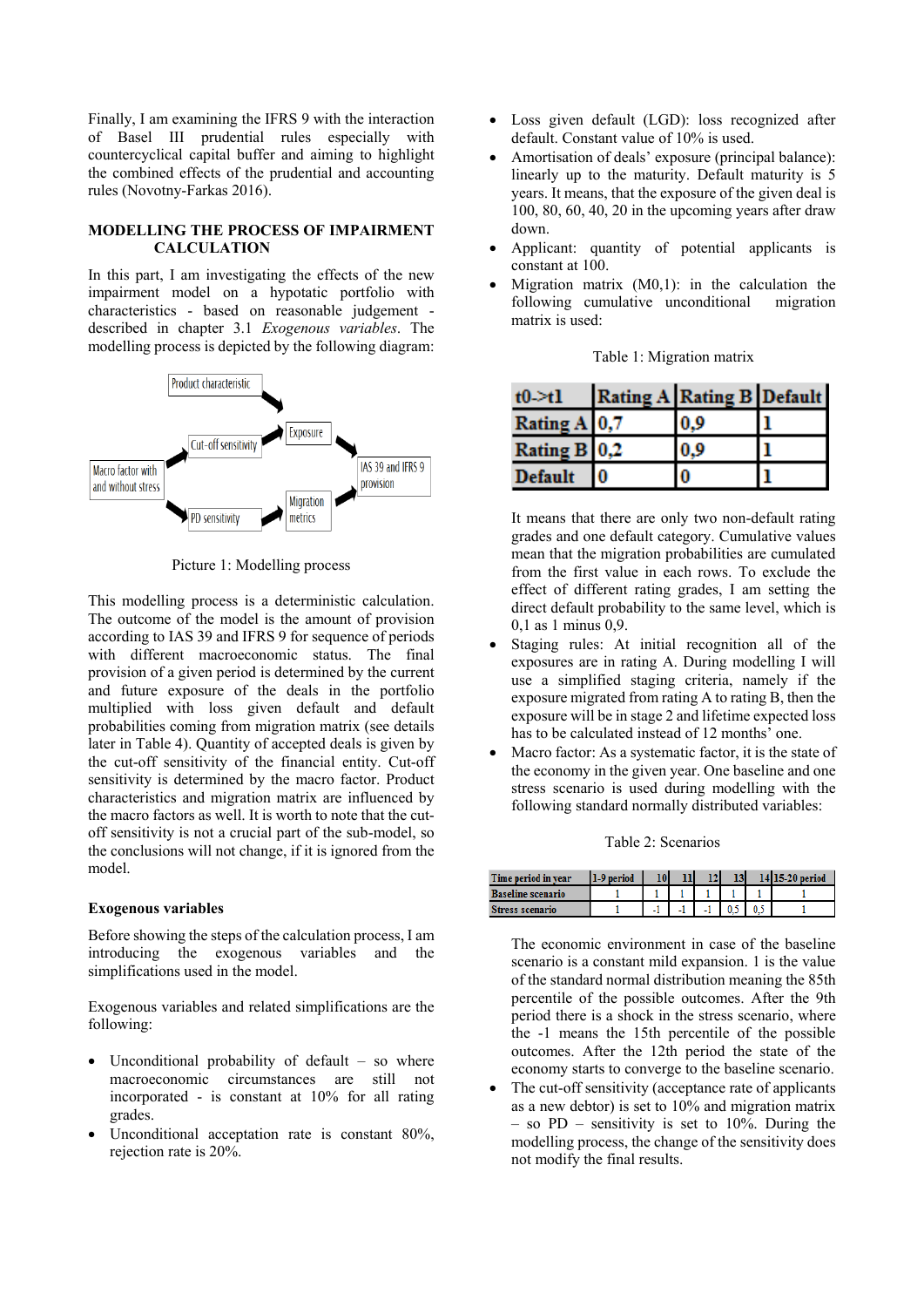#### **Endogenous variables**

As described above, the major interactions are between PD and macro factors, and between acceptation rate and macro factors.

For the dependency of the PD and the acceptation rate Vasicek formula (1) is used:

$$
p_A(X) = \Phi\left(\frac{\Phi^{-1}(\overline{p}_A) - \sqrt{\rho_A}X}{\sqrt{1 - \rho_A}}\right).
$$
 (1)

The X is the macro factor with standard normal distribution and the  $p_A$  is the correlation between macroeconomic factor and unconditional PD, and between macroeconomic factor and acceptation rate.  $P_A(X)$  refers to the conditional PD. Acceptation rate is calculated on the same way as conditional PD, but with different correlation factor to the systematic macro factor (Janecsko 2004).

If the conditional PD value has been already calculated – as defined above -, it can be used to adjust the unconditional migration matrix to get the conditional migration matrix of the given year. The adjustment process of the unconditional migration matrix with conditional PD values (2) looks like the following (named as z-shift adjustment):



Where  $M<sub>0.1</sub>$  is the unconditional migration matrix (Table 3):

$$
\mathbf{M}_{0,1} = \begin{pmatrix} m_{1,1} & m_{1,2} & \cdots & m_{1,d} \\ m_{2,1} & m_{2,2} & \cdots & m_{2,d} \\ \vdots & & \cdots & \\ m_{d-1,1} & m_{d-1,2} & \cdots & m_{d-1,d} \\ 0 & 0 & \cdots & 1 \end{pmatrix}
$$

Table 3: Structure of the migration matrix

If the conditional migration matrix - adjusted with the conditional PD value - is given for all years, then the value of the exposures in year t after initial recognition (4) can be calculated as (Gruenberger 2012):

$$
M_{0,t} = M_{0,1} \cdot M_{1,2} \cdot \cdots \cdot M_{t-1,t}
$$
 (4)

Having this result, the given exposure can be classified into rating A, rating B or in default categories. In case of non-default rating grades, the impairment under IAS 39 is calculated based on the loss of the previous year. Under IFRS 9, if the exposure is in rating A, then according to my assumption, impairment has to be

calculated in line with the next 12 months' expected credit loss. If the exposure is in rating B, impairment has to be calculated for the whole lifetime (Volarevic et al. 2018). In case of default, I suppose that the exposure will be written down to the appropriate recovery rate (1- LGD) under both standards.

Based on this deduction, impairment formulas look like the followings:

Table 4: Calculation types

| Type of impairment calculation Calculation formula  |                                                                                                                                 |
|-----------------------------------------------------|---------------------------------------------------------------------------------------------------------------------------------|
| IAS 39 Incurred loss                                | LGD * conditional(t-1)PD * Exposure                                                                                             |
| IFRS 9 (stage 1) 12 months'<br>expected credit loss | LGD * conditional(t)PD * Exposure                                                                                               |
| IFRS 9 (stage 2) Lifetime<br>expected credit loss   | $\Sigma$ LGD * conditional(t)PD(t) * Exposure(t), where t<br>goes from the current year up to the final maturity of<br>the deal |
| <b>IFRS 9 expected credit loss</b>                  | IFRS 9 (stage 1) 12 months' expected credit loss<br>IFRS 9 (stage 2) Lifetime expected credit loss                              |

## **RESULT OF THE IMPAIRMENT MODEL**

After the calculation with the model introduced in previous section the expected results have been reached. According to this, the allowance values in IAS 39 are less than in IFRS 9. In case of economic changes, the velocity of impairment correction in IAS 39 lags behind that in IFRS 9. So it seems that both hypothesises are proved to be true.

If the IAS 39 and IFRS 9 requirements are compared without staging rule – when all the exposures remain in stage 1 -, then the IAS 39's values lag behind the IFRS 9 ones. As depicted in Figure 1, the impairment rate – impairment divided by exposure – under IAS 39 starts to increase later at the beginning of the recession and starts to decrease later at the end of the recession compared to IFRS 9. At the beginning it is problematic, because the loan loss provision appears later in the profit and loss statement, and maybe it is resulting that the lending activity is not moderated in time. This characteristic is illustrated with the higher blue line (IAS 39) compared to the purple line (IFRS 9 all exposures in stage 1) in period 11. At the end of recession, there might be a reverse effect to the lending activity, because higher provision values appear in the profit and loss statement reducing the bank's willingness to offer loans. The effect of the increase in amount could be revealed, if the red line (IFRS 9) is compared to the purple line (IFRS 9 all exposures in stage 1). The variance is caused by the staging criteria.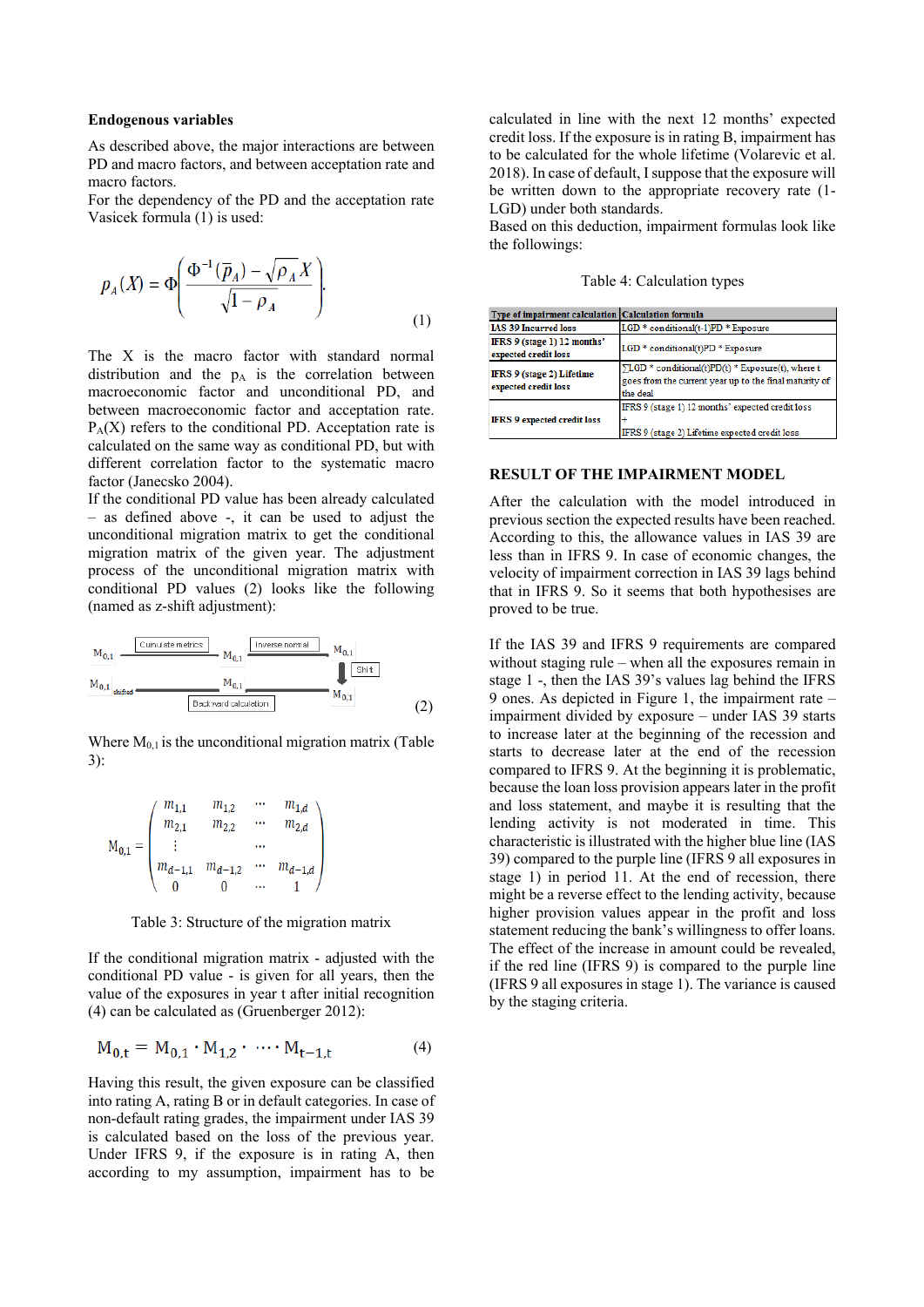

Figure 1: Impairment in IAS 39 and IFRS 9

After comparing the results of IAS 39 and IFRS 9 impairment calculations in different economic circumstances, it is worth to examine their reactions to unexpected macroeconomic changes.

To calculate it, I will run the model with a baseline and a stress scenario of macroeconomic factor detailed in Table 2. Because of the fact that the IAS 39 impairment includes only the incurred losses, such scenarios cause no difference in expected and actual provision values. On the other hand, stress scenario has effect to the IFRS 9 impairment because of the forward looking characteristic of the new standard. Indeed, it is effective only to the deals which are in stage 2 (rating B), where lifetime expected credit loss is calculated. It is illustrated with Figure 2, where red line shows the under-informed and orange line shows the well-informed case regarding the upcoming shock. Orange line is higher in its allowance in period 7, 8 and 9, because in well-informed case the higher lifetime provision of the unexpected shock has been already recognized. It is clear, that the unexpected shock undermines the timeliness effect of the IFRS 9 impairment values.



Figure 2: Estimation accuracy

## **COUNTERCYCLICAL BUFFER AND BASEL III**

The countercyclical buffer is one of the new systematic buffers introduced in Basel III capital regulation. The prescription of that additional capital buffer is in the discretion of local authorities and should be between 0% and 2.5% of the risk weighted asset (Bui et al. 2017). This buffer should be covered with CET1 element of available financial resources.



\* Assumed upper bounds (values can be higher)

Picture 2: Capital structure in Basel III

Percentage of the buffer is strictly linked to the macroeconomic cycle. In recession it is close to 0% and in boom it should be 2.5% or near to that rate. Linkage to the macroeconomic cycle means that the buffer is determined based on the credit-to-GDP ratio's deviation from its long-term trend (Geršl et al. 2015). This is in connection with the forward-looking characteristic of IFRS 9 standard as well, and this could be the starting point of further analysis.

For the current analysis I am simplifying the calculation of the buffer to the macroeconomic indicator, instead of credit-to-GDP ratio.

## **1. EXTENTION OF THE MODEL WITH COUNTERCYCLICAL BUFFER**

To investigate the combined effect of countercyclical buffer and IFRS 9 impairment method, the previously used model has to be extended with capital calculation.



Picture 3: Effects in the extended model

According to that, I will calculate the capital requirement based on the internal rating model (IRB). For the calculation, I will use the unconditional PD, LGD parameters and portfolio exposure. After that, the available financial resources (AFS) and the countercyclical capacity can be determined. The value of available financial resources is calculated as a sum of the AFS of the previous period and expected shortfall. Expected shortfall is the maximum of zero and impairment amount minus expected loss of capital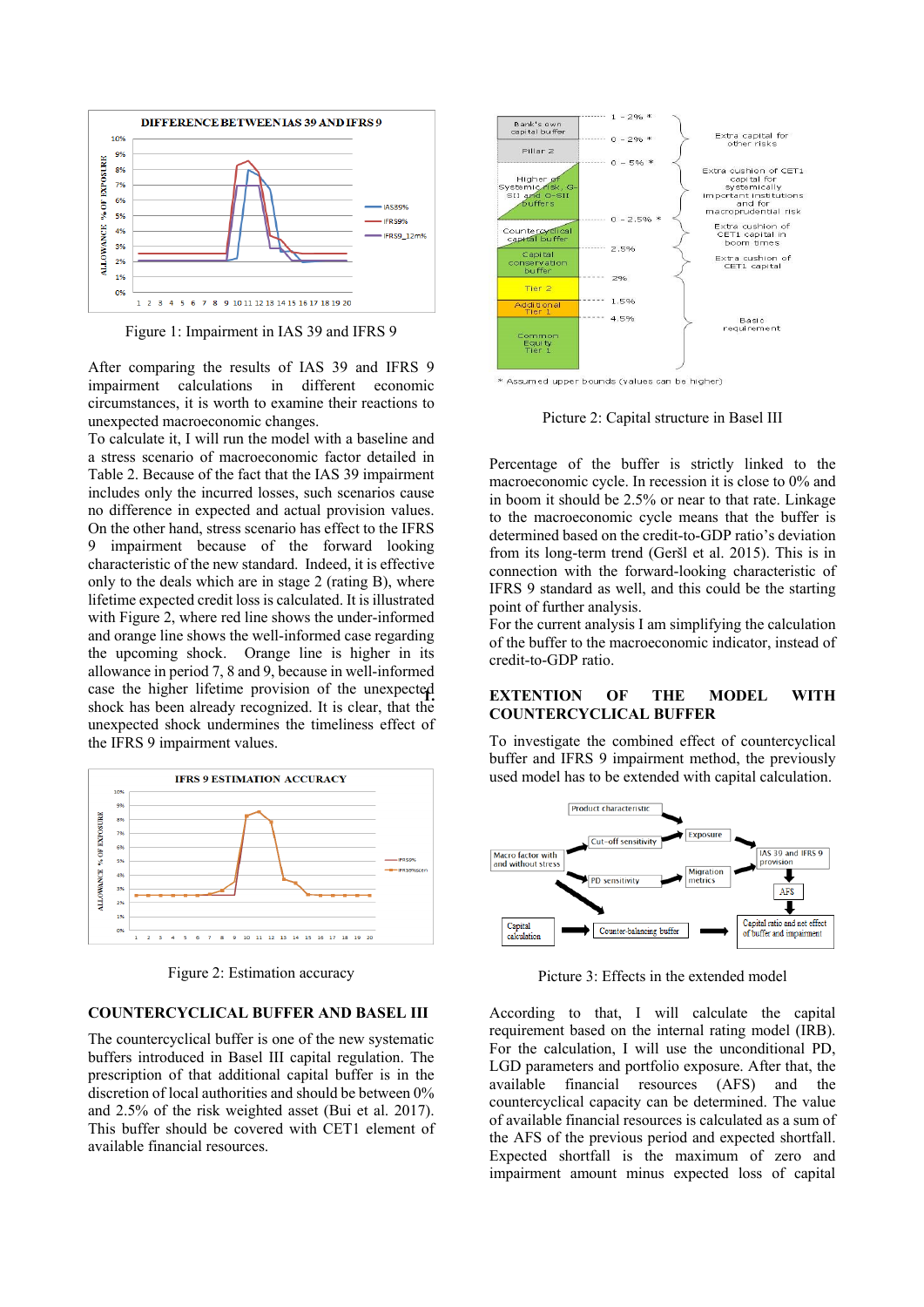calculation. Countercyclical buffer is simply a discrete function of macro variable. So for example, if normal distribution value of macro variable is between 0 and 0.25, then capital buffer is 0; if between 0.25 and 0.5, then capital buffer is 1 etc. Finally, I calculate the available financial resources equivalent effect of countercyclical buffer and impairment amount. The last one is indeed the expected shortfall itself.

# **FINAL RESULT**

After the calculation with the extended model, the conclusion is that in recession the total effect of these prudential and accounting regulation changes are ceteris paribus anti-cyclical. As it is depicted on Figure 3, if there are worsening macro conditions (red line), then the equivalent of additional effect to the available financial resources value (blue line) will be lower. At the end of the recession, the increase of this additional effect is lagging behind the macroeconomic conditions.



Figure 3: Total effect of net changes in cycle (in units of exposure)

Digging into the details, it is to be recognized that the countercyclical buffer compensates the increasing impairment amount. The impairment amount is increasing during the recession due to expected shortfall. This is in line with the true and fair presentation of the situation. On the other hand, the countercyclical buffer could compensate the cyclical effect caused by the accounting regulation.



Figure 4: Components of effect (in units of exposure)

# **CONCLUSION**

This paper has provided, on one hand, an analysis between the impairment requirements of the old IAS 39 and the new IFRS 9 standards, and, on the other hand,

an examination of combined effect of the IFRS 9 impairment amount and countercyclical buffer. At the previous case, the focus was on the two main dimensions of impairment recognition, namely time and amount. I set up one hypothesis for each of the dimensions. I got the result that in my examination the hypotheses are true, so IFRS 9 recognises loan loss provision earlier and with higher amount than IAS 39. It is also shown that the timeliness of the provision is demolished, if there is an unexpected shock or uncertainty in the economic circumstances. Finally, a typical case of connection between accounting and prudential regulation has been shown, where negative prudential effect of accounting rule (impairment recognition) is compensated by prudential regulation (countercyclical capital buffer).

It is clear that further research is necessary to highlight the detailed, combined effect of the IFRS 9's impairment method and the countercyclical capital buffer, and in a wider scope the interconnection between accounting and prudential regulation, and their effects to the financial sector and to the economy. Some of the issues have already been discussed in (Wezel et al. 2012, De Lis et al 2013), where dynamic provisioning is analysed as an expected credit loss based method, or in (Gruenberger 2012), where capital requirement was incorporated as well.

## **REFERENCES**

Bank for International settlements: [Basel III: Capital.](http://www.bis.org/publ/bcbs189.htm) 2011.

- Borio C. and Tsatsaronis K. 2005. "Accounting, prudential regulation and financial stability: elements of a synthesis" BIS Working Papers, No 180.
- Bui C.; Scheule H. and Wu E. 2017. "The Value of Bank Capital Buffers in Maintaining Financial System Resilience" Journal of Financial Stability, 33 pp. 23-40.
- Chawla, G.; Forest, L. R. and Jr., & Aguais, S. D. 2016. "Some Options for Evaluating Significant Deterioration under IFRS 9" Journal of Risk Model Validation, 10(3), pp. 69– 89.
- De Lis Sf. and García-Herrero A. 2013. "Dynamic Provisioning: A Buffer Rather Than a Countercyclical Tool?" Economia., 13(2), pp. 35-67.
- Gebhardt, G. and Z. Nowotny-Farkas. 2011. "Mandatory IFRS Adoption and Accounting Quality of European Banks" Journal of Business Finance & Accounting, Vol. 38(3) & (4), pp. 289-333.
- Geršl A. and Seidler J. 2015. "Countercyclical Capital Buffers and Credit-to-GDP Gaps: Simulation for Central, Eastern, and Southeastern Europe" Eastern European Economics, 53(6), pp. 439-465.
- Gruenberger, D. 2013. "Expected Loan Loss Provisions, Business- and Credit Cycles", FMA working paper 2013/01.
- IASB, IFRS Foundation Publications Department. 2014. "IFRS 9 Financial Instruments. International Financial Reporting Standard" London.
- Janecsko, B. 2004. "A Bázel II. belső minősítésen alapuló módszerének közgazdasági-matematikai háttere és a granularitási korrekció elmélete" Közgazdasági Szemle, LI. Évf. 2004. március pp. 218-234.
- Jokivuolle E.; Pesola J. and Viren M. 2015. "Why Is Creditto-GDP a Good Measure for Setting Countercyclical